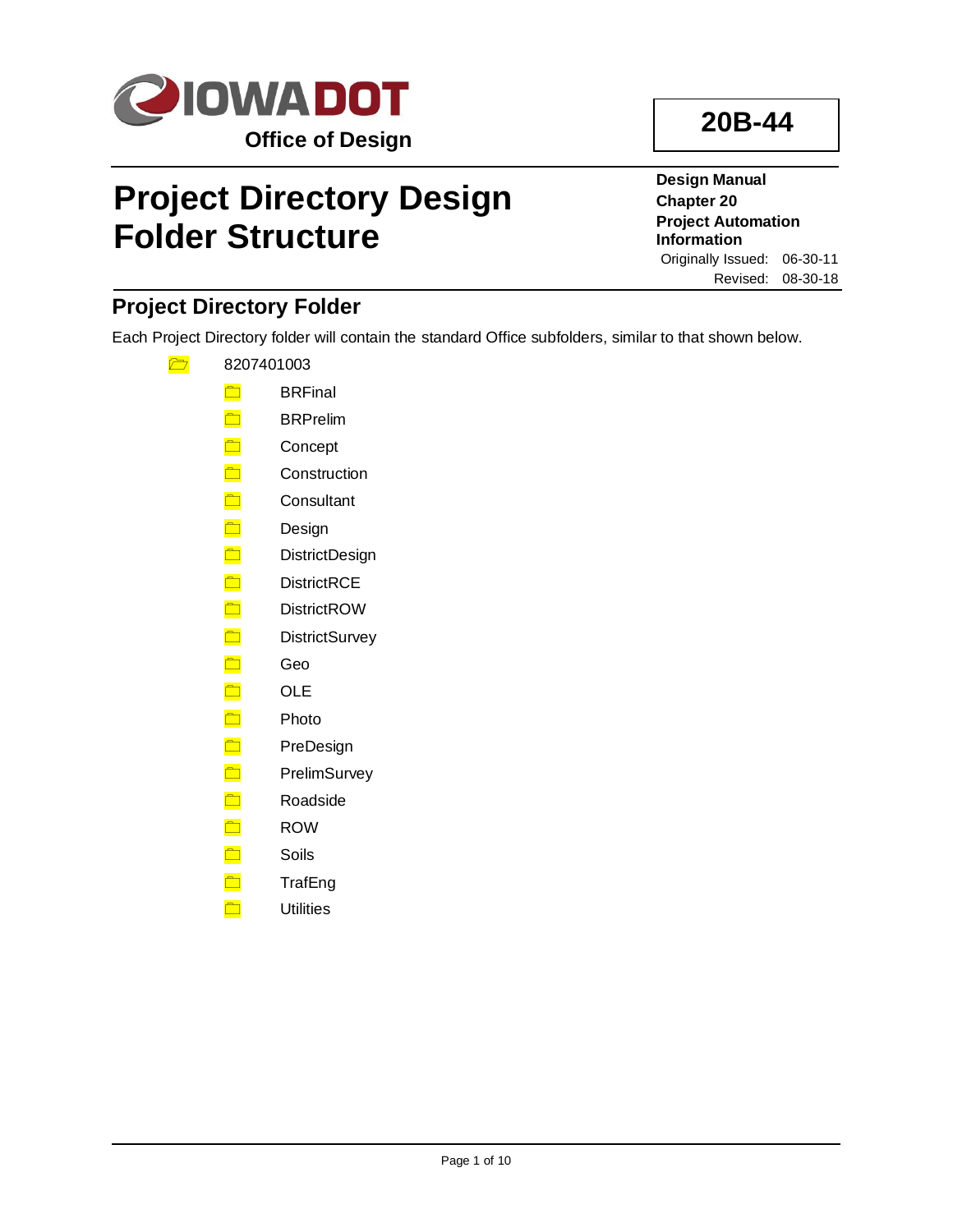# **Design Folder**

The Design folder will contain all subfolders and files created by designers within the Office of Design. The folders and file types will be duplicated, as necessary, to accommodate the individual lettings associated with each PIN, as illustrated below with the separate **Grade** and **Pave** folders. For folder naming consistency, the folder structure at the link below should be copied and placed under all new Design folders. Each project may have some variation in folders, but this will provide an equal starting point for all projects. The separate ["\\_\(###\)\\_"](#page-7-0) folders and "Section#" folders shown are intended for projects with multiple lettings and will not be created if there is only one project in a folder.

[Link for copying the master Design Subfolder Structure](../openroads/OpenRoads.zip)

# **Example Project Directory subfolder structure for the Office of Design:**

| $\Box$<br>8207401003    | (an example project directory number)                                                                                                                             |  |
|-------------------------|-------------------------------------------------------------------------------------------------------------------------------------------------------------------|--|
|                         | (Project Directory names are created from a rearrangement of the Project Identification<br>Number [PIN]; PIN 03-82-074-010 becomes Project Directory 8207401003.) |  |
| $\Box$<br>Design        |                                                                                                                                                                   |  |
|                         | (Section1) (The parenthesis "()" are used to force to the top of the sort list.)                                                                                  |  |
| $\Box$                  | (Section2)                                                                                                                                                        |  |
| $\Box$                  | (Section3)                                                                                                                                                        |  |
| $\overline{\mathbb{C}}$ | $(160)$ <sub>C</sub> rade                                                                                                                                         |  |
|                         | $\Box$<br><b>AsBuilts</b>                                                                                                                                         |  |
|                         | $\Box$<br>Calculations                                                                                                                                            |  |
|                         | $\Box$<br>Correspondence                                                                                                                                          |  |
|                         | $\Box$<br><b>Corridor Modeler</b>                                                                                                                                 |  |
|                         | $\Box$<br>Design Events                                                                                                                                           |  |
|                         | $\Box$<br>Docs                                                                                                                                                    |  |
|                         | $\Box$<br><b>Estimates</b>                                                                                                                                        |  |
|                         | $\Box$<br>Excel                                                                                                                                                   |  |
|                         | $\Box$<br>Geopak                                                                                                                                                  |  |
|                         | $\Box$<br>Layout_Motif                                                                                                                                            |  |
|                         | $\Box$<br>PDFsWorking                                                                                                                                             |  |
|                         | $\Box$<br>Photos                                                                                                                                                  |  |
|                         | $\Box$<br>Projdbs                                                                                                                                                 |  |
|                         | $\Box$<br>Public_Involvement                                                                                                                                      |  |
|                         | $\Box$<br>rddbs                                                                                                                                                   |  |
|                         | $\Box$<br>Staff_TempOnly                                                                                                                                          |  |
|                         | <b>TabText</b>                                                                                                                                                    |  |
|                         | <b>Utilities</b>                                                                                                                                                  |  |
|                         | $(161)$ <sup>Pave</sup>                                                                                                                                           |  |
|                         | <b>AsBuilts</b>                                                                                                                                                   |  |
|                         |                                                                                                                                                                   |  |
|                         | Calculations                                                                                                                                                      |  |
|                         | Correspondence                                                                                                                                                    |  |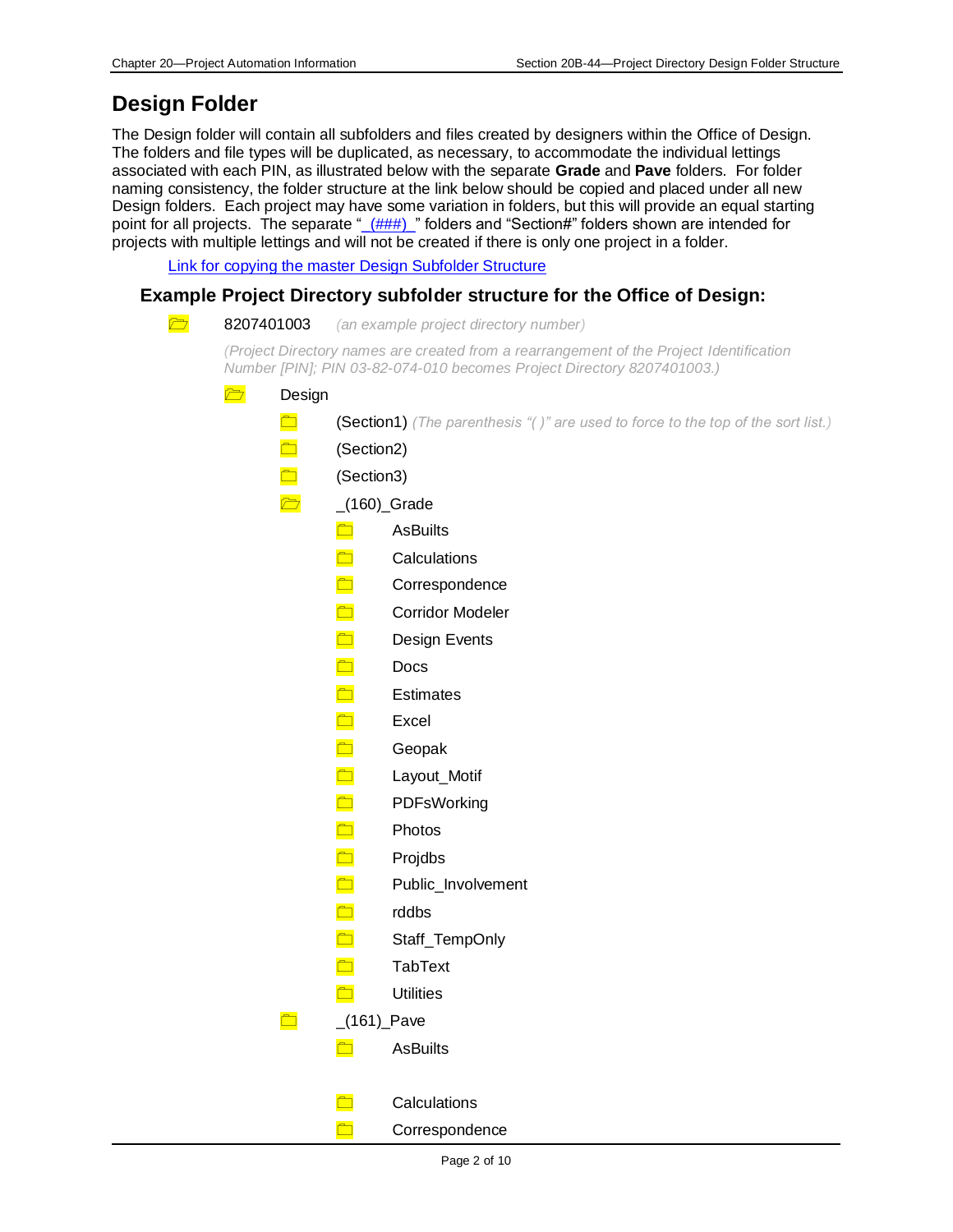| Corridor Modeler   |
|--------------------|
| Design Events      |
| Docs               |
| Estimates          |
| Excel              |
| Geopak             |
| Layout_Motif       |
| PDFsWorking        |
| Photos             |
| Projdbs            |
| Public Involvement |
| rddbs              |
| Staff_TempOnly     |
| TabText            |
| <b>Utilities</b>   |
|                    |

# **Design Subfolder Contents**

The contents of the Design subfolders should be similar to the list shown below. Follow the file naming example as closely as possible. This will contribute to the consistency of Design folder contents.

### **Design**

*(The project numbers used in the folder and file names below are examples only.)*

# D \_Grading\_Overview.dsn

*(This file will contain references of all the grading design files. It will also contain graphics indicating the limits of each project or section. It will need to be updated as projects are added and as project limits are changed.)*

# D<sub>Paving</sub>\_Overview.dsn

*(This file will contain references of all the paving design files. It will also contain graphics indicating the limits of each project or section. It will need to be updated as project limits are changed.)*

#### D<sub>PEnumber.dsn</sub>

*(This is the original Design ".dsn" work file that covers the entire length of the corridor. This file is typically used by the planning group early in the development of a large corridor.)*

#### D Section1.dsn

*(The limits of individual projects will be unknown during the early development phase of a large corridor, so files are broken down into sections to keep the size manageable and to easily allow more people to work (e.g., Section1.dsn, Section2.dsn, Section3.dsn).)*

# Pullet 82074160.dsn

*(As project numbers and limits are defined, design files will be established using the naming format CCRRRPPP.dsn, for the County, Route, and Parenthesis [paren] number.)*

# P 82074160.3D

(*The 3D file is associated with GEOPAK Corridor Modeler, see below. It is at this level so it can be easily accessed by other Offices.*)

### 82074161.dsn

 $\Box$   $(160)$  Grade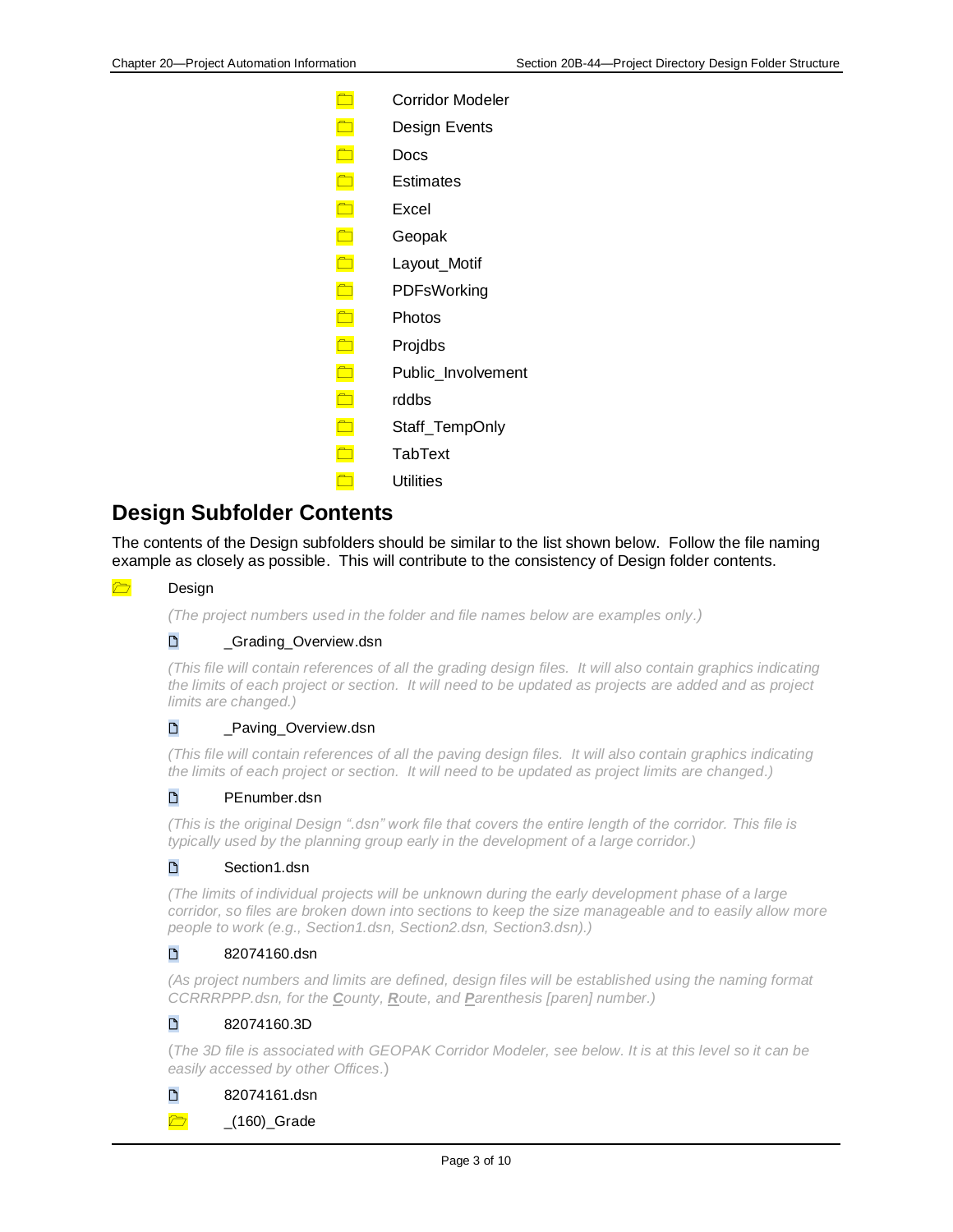*(The first main letting folder, named with the "paren" number and work type. As "\_(###)\_" projects and folders are created, the original ".dsn" project file is modified to reflect the change of length. For more details, see the ["\\_\(###\)\\_"](#page-7-0) section.)*

## **.** 82074160.alt

*(Any design alternate files.)*

### **.** 82074160a01.sht

*(One of the many MicroStation sheet files)*

## **.** 82074160b01.sht

*(One of the many MicroStation sheet files.)*

#### **.** 82074160c01.sht

*(One of the many MicroStation sheet files.)*

#### **.** 82074160c02.xlsm

*(Excel C sheet tabulation file.)*

### **.** 82074160t01.xlsm

*(Excel T sheet tabulation file.)*

### **.** CM82074160\_2DLinework.dsn

*(Linework used to control GEOPAK Corridor Modeler points in the plan view.)*

### **.** job160.gpk

*(Binary database file containing all GEOPAK geometric elements.)*

#### **.** xs\_*chain*.dsn

*(One of the many cross-section files, replace "chain" with the associated chain name.)*

#### **.** AsBuilts

*(This folder normally contains links to the AsBuilts folder located directly under the Design folder.)*

### **.** . Shortcut

#### **h. Calculations**

(*Any files associated with final quantity calculations that cannot be incorporated into the Excel tabulation file.*)

#### **htm Correspondence**

(*Storage for project relevant e-mail.*)

#### **. .** Log.xlsm

#### **. .** Decisions

(*E-mail storage for final project decisions that will be linked into the log file.*)

#### **. . .** *file*.msg

(C*onverted to pdf's for submittal to ERMS.*)

#### **. .** Pending

*(Storage for project relevant e-mail with pending decisions.*)

# **. . .** *file*.msg

**. .** PDFs

(*Storage for pdf files that designers have attached as links to e-mail. All received messages should retain attachments.*)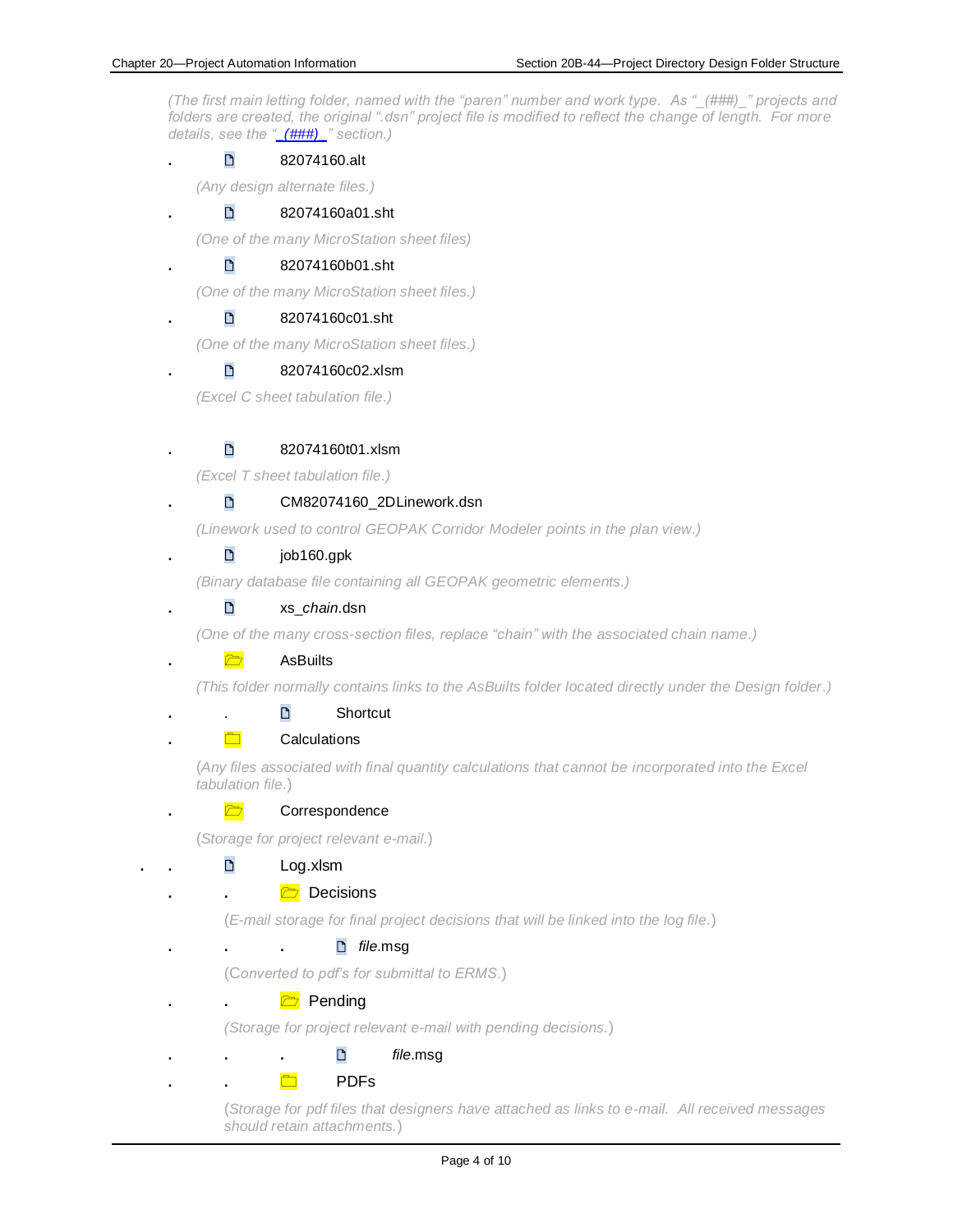# **.** <del>面</del> Corridor Modeler (*The associated CCRRRPPP.3D file should be at the same level as the ".dsn" file, see above.*) **. .** 82074160.rdp *(Road Design preferences.)* **. .** 82074160.ird *(Inroads design file.)* **. .** 82074160.itl *(Template Library.)* **. .** *ChainName*\_Labels.xlp *(There will be one file for each ChainName.)* **. .** Surfaces *(Surface files generated by GEOPAK Corridor Modeler.) <b>b* **Design Events** (*Each event folder will contain a pdf of the event letter and the pdf plan sheets for that event.*) **.** D2 (*If a project number has not been assigned at the D2 time, the files listed below should be named with the associated "Section" name, e.g. D2\_Section1\_Plan.pdf, D2\_Section1\_Cost.pdf.*) **. .** D2\_82074160\_Plan.*pdf* **. .** D2\_82074160\_Cost.*pdf* **. .** D2\_82074160\_DesignCriteria.*pdf* **. .** D2\_82074160\_Letter.*pdf* **. .** D2\_82074160\_Cost.*xlsm* **. .** D2\_82074160\_DesignCriteria.*xlsm* **. .** D2\_82074160\_Letter.*docx* **.** D3 **.** D4 **.** D5 **. .** D5\_82074160\_Plan.*pdf* (This should be the most up to date D5 plan set.) **. . .** Original (Contain the original submittal if revisions are made.) **1 Revision** 2050 01 01 (This folder will contain the specific sheet changes for this revision.) **. . .** Revision\_2050\_02\_01 **.** DM5 **. .** DM5\_82074160\_Plan.*pdf* **. .** DM5\_82074160\_Cost.*pdf* **. .** DM5\_82074160\_DesignCriteria.*pdf*

**. .** DM5\_82074160\_Letter.*pdf*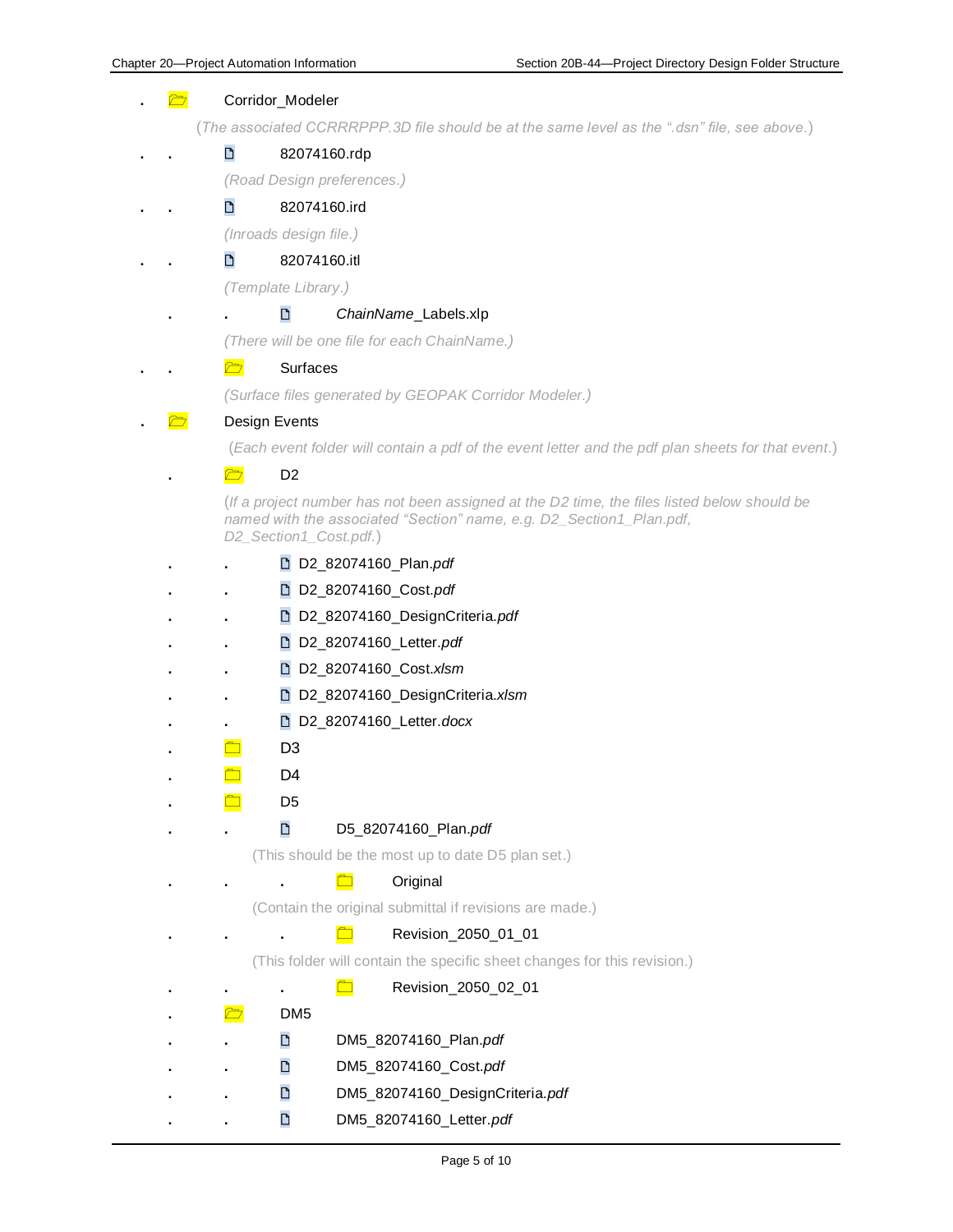**. .** DM5\_82074160\_Cost.*xlsm* **. .** DM5\_82074160\_DesignCriteria.*xlsm* **. .** DM5\_82074160\_Letter.*docx* **. .** DM5\_82074160\_PlanTurnInChkLst.*docx* **.** D6thru9 (This folder should be renamed to the specific final event for the project; e.g, D6, D7, D8, D9.) **<u>2</u>** 82-0741-160 Complete Current Plan (PDFs) *(1. This folder will be used even with the initial Contracts turn in, that way a single link in an e-mail will locate the most up-to-date Contracts plans. 2. For the purpose of Contracts turn-in, this folder and all contents can be temporarily copied at this location, renamed using only the "Contracts ID" number, then moved (using "cut and paste) to the "…\Contracts\PlanTurnIn folder".)* **. . .** 82-0741-160\_C.pdf (*The most current multipage pdf of the plans, not including the cross sections.)* (*The most current multipage pdf of the cross sections.)* **. . .** Index.dat (*File used for color printing.)* **<u>7</u>** 82-0741-160\_Contracts\_2011-05-27\_Initial\_Turn\_in **. . .** 82-0741-160\_C.pdf **. . .** Index.dat **. . . .** *.* **<b>3**2-0741-160 Contracts 2011-06-10 Changes **. . .** 82-0741-160\_C.pdf *(Multipage pdf containing all updated sheets.)* **. . .** Index.dat *(If needed, revised index file submitted to Contracts.)* **. . . 62-0741-160\_E\_Files\_(DataFiles)** (*Files in this folder are only present at final Contracts turn-in*. See Section [20B-71](20B-71.pdf) for more details*. Files in this folder should not include information beyond the limits of this project.*) **. . .** Alignment\_Data\_Files **. . . .** hv\_dsn\_*parennumber*.xml **. . . .** job *parennumber*.gpk **. . . .** control\_points*\_parennumber*.xml **. . .** CADD\_Files **. . . .** 82074160.3D **. . . .** 82074160ML.dxf (A ".dxf" file is an Autodesk file format, created for the contractors. It is created from the 3D file by using the "Save As" command. Several may exist per project.) **. . . .** 82074160.dsn **. . . .** XS\_*ChainName*.dsn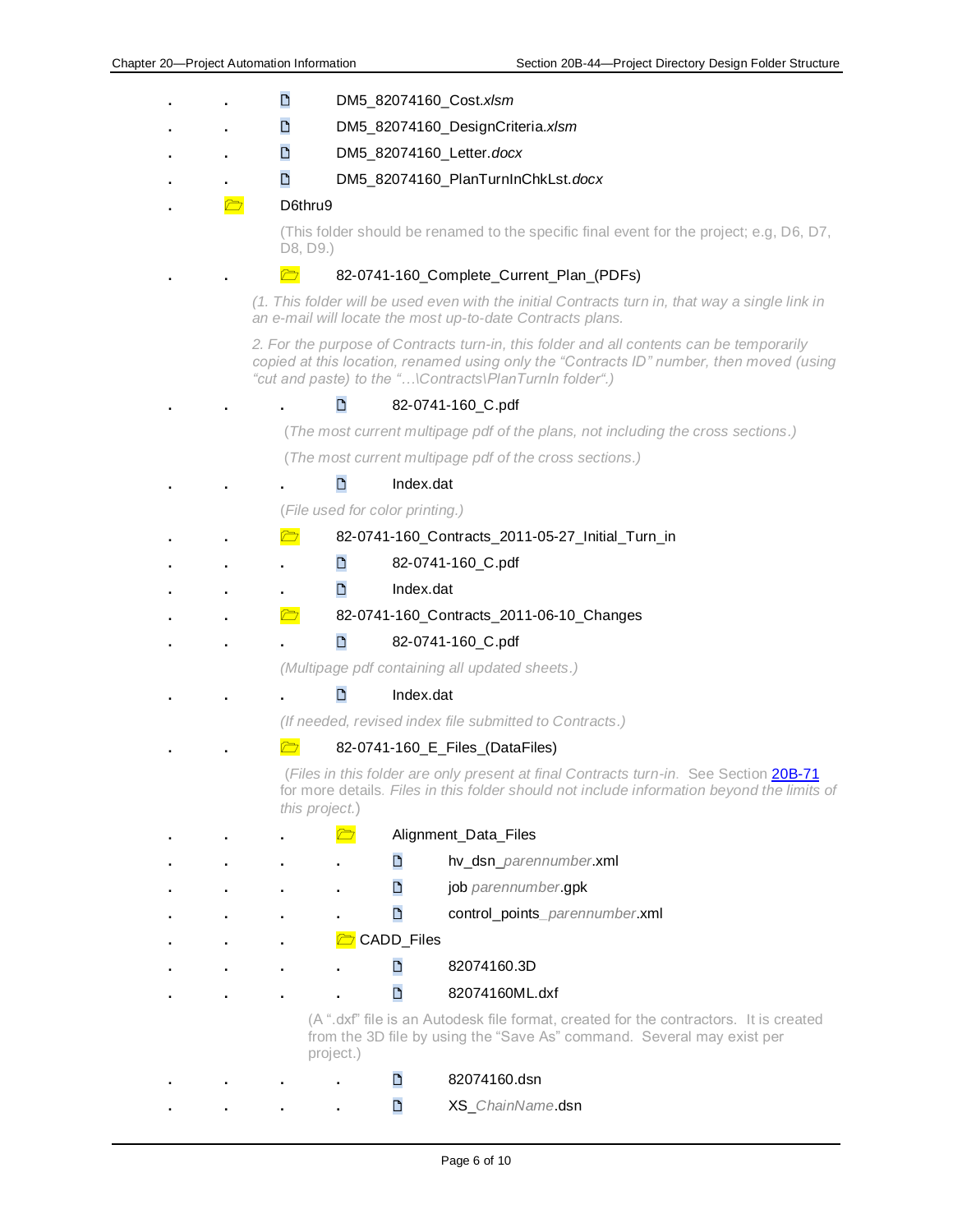|   | Machine_Control_Surfaces                                                                                                                                          |
|---|-------------------------------------------------------------------------------------------------------------------------------------------------------------------|
|   | D<br>prop_surf_description_parennumber.xml                                                                                                                        |
|   | D<br>existing_surface_parennumber.xml                                                                                                                             |
|   | Tabulations_and_Calculations                                                                                                                                      |
|   | D<br>82074160c02.xlsm                                                                                                                                             |
|   | <b>T</b> PDF Scrolls                                                                                                                                              |
|   | D<br>Pub82074160_24X109.pdf                                                                                                                                       |
|   | D<br>Stg1_82074160_36X120.pdf                                                                                                                                     |
|   | Addendum_2011-06-20                                                                                                                                               |
|   | Revision_2011-08-15                                                                                                                                               |
| Ò | Docs                                                                                                                                                              |
|   | (Contains all the base documents for any project related submittals. The pdf of any<br>document is the official document. These are retained for ease of update.) |
|   | D <sub>2</sub> sub.doc<br>D                                                                                                                                       |
|   | D<br>ProjectDocumentation_82074160.xlsm                                                                                                                           |
|   | $\Box$<br>Use folders for topics containing more than one document                                                                                                |
|   | <b>Estimates</b>                                                                                                                                                  |
|   | (Contains all annual estimates and non-event related estimates and links to event<br>estimates.)                                                                  |
|   | Excel                                                                                                                                                             |
|   | (Various spreadsheets used for project development that do not belong in other<br>folders.)                                                                       |
|   | Geopak                                                                                                                                                            |
|   | Drainage                                                                                                                                                          |
|   | Earthwork                                                                                                                                                         |
|   | Input                                                                                                                                                             |
|   | Output                                                                                                                                                            |
|   | Sheeting                                                                                                                                                          |
|   | (Sheet libraries, preferences, etc.)                                                                                                                              |
|   | Layout_Motif                                                                                                                                                      |
|   | (Contains all GEOPAK Sheeting "Layout and Motif" files. See Section 21B-1 for<br>details.)                                                                        |
|   | PDFsWorking                                                                                                                                                       |
|   | (This folder is used for working copies of plan sheets. It should be cleared after each<br>design event.)                                                         |
|   | $\Box$ (Folder names should contain the associated date.)                                                                                                         |
|   | <b>Photos</b>                                                                                                                                                     |
|   | Folder names should contain the associated date.)                                                                                                                 |
|   | Projdbs                                                                                                                                                           |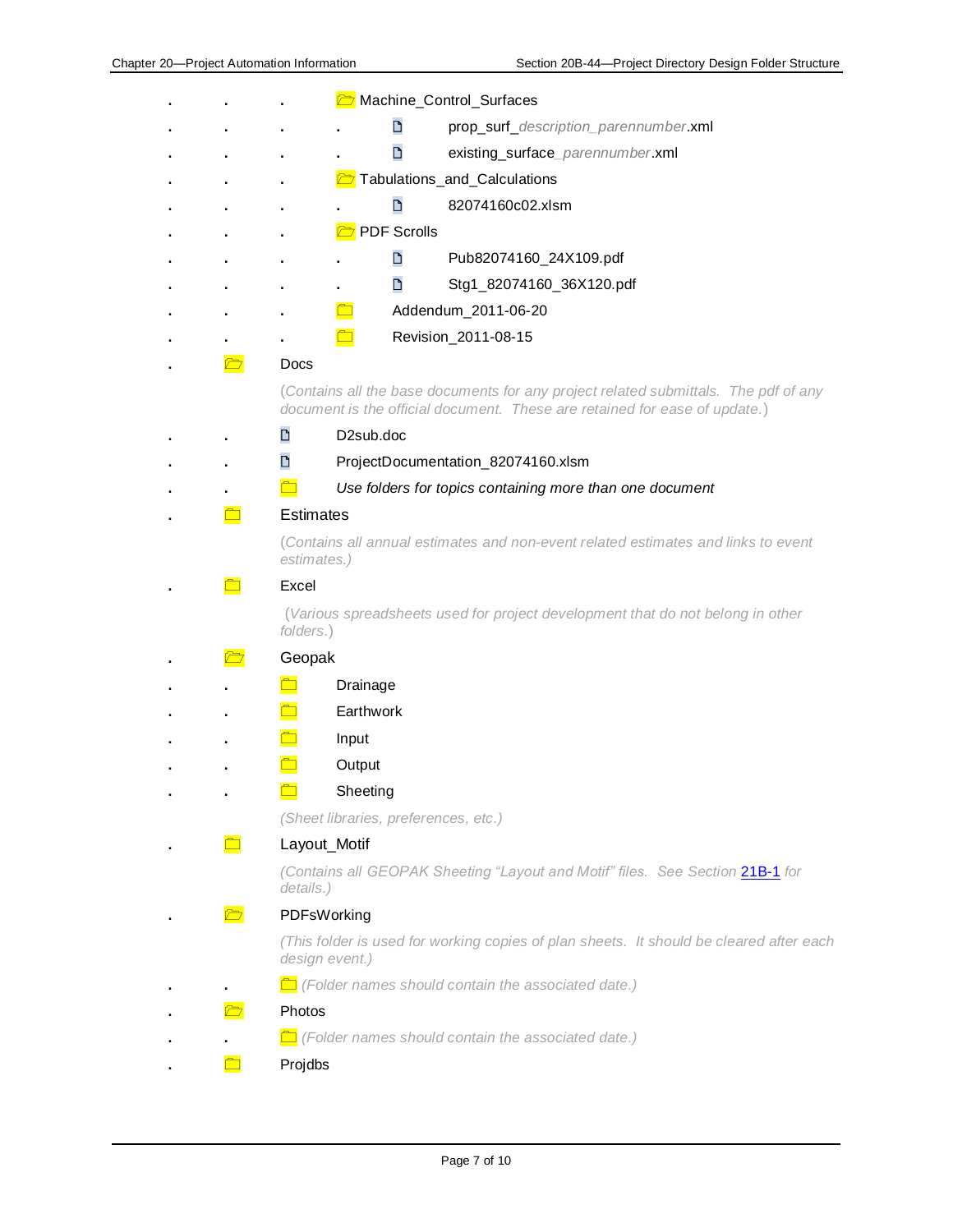|              | Public_Involvement                                                                                                                                       |
|--------------|----------------------------------------------------------------------------------------------------------------------------------------------------------|
|              | $\Box$<br>(meeting type and date)                                                                                                                        |
|              | D<br>Pub82074160_24X109.pdf                                                                                                                              |
| $\Box$       | rddbs                                                                                                                                                    |
|              | (Contains files automatically generated by GEOPAK Corridor Modeler.)                                                                                     |
|              | .alg, .xml, .xin files<br>n                                                                                                                              |
| $\bar{\Box}$ | Staff_TempOnly                                                                                                                                           |
|              | (This folder will be used for temporary copies of information. Files will periodically be<br>deleted out of this folder to minimize server space usage.) |
|              | (Userfolder)                                                                                                                                             |
|              | TabText                                                                                                                                                  |
|              | (Files associated with the tabfill program. This folder will eventually be obsolete.)                                                                    |
|              | <b>Utilities</b>                                                                                                                                         |
|              | (This folder will contain files submitted from any utility company.)                                                                                     |
|              | $(161)$ Pave                                                                                                                                             |
|              | (A second letting folder, named with the "paren" number and work type.)                                                                                  |

# <span id="page-7-0"></span>**"***\_(###)\_***" Folders**

As the limits are defined for new projects and the project numbers are assigned, new *"\_(###)\_WorkType*" Project Directories (e.g. "**\_(160)\_Grade**") will be created under the original Project Directory folder. A new design ".dsn" file is created for the new "*\_(###)\_*" project folder by copying and modifying the "parent" design ".dsn" file. When this is done, the portion of the new "*\_(###)\_*" design ".dsn" file that is not part of the new project limits should be deleted from the new file. The portion of the parent design ".dsn" file that has become the new "*\_(###)\_*" design file should be deleted from the parent file. Simplified, this means that the same design limits and information should not exist in two different design files.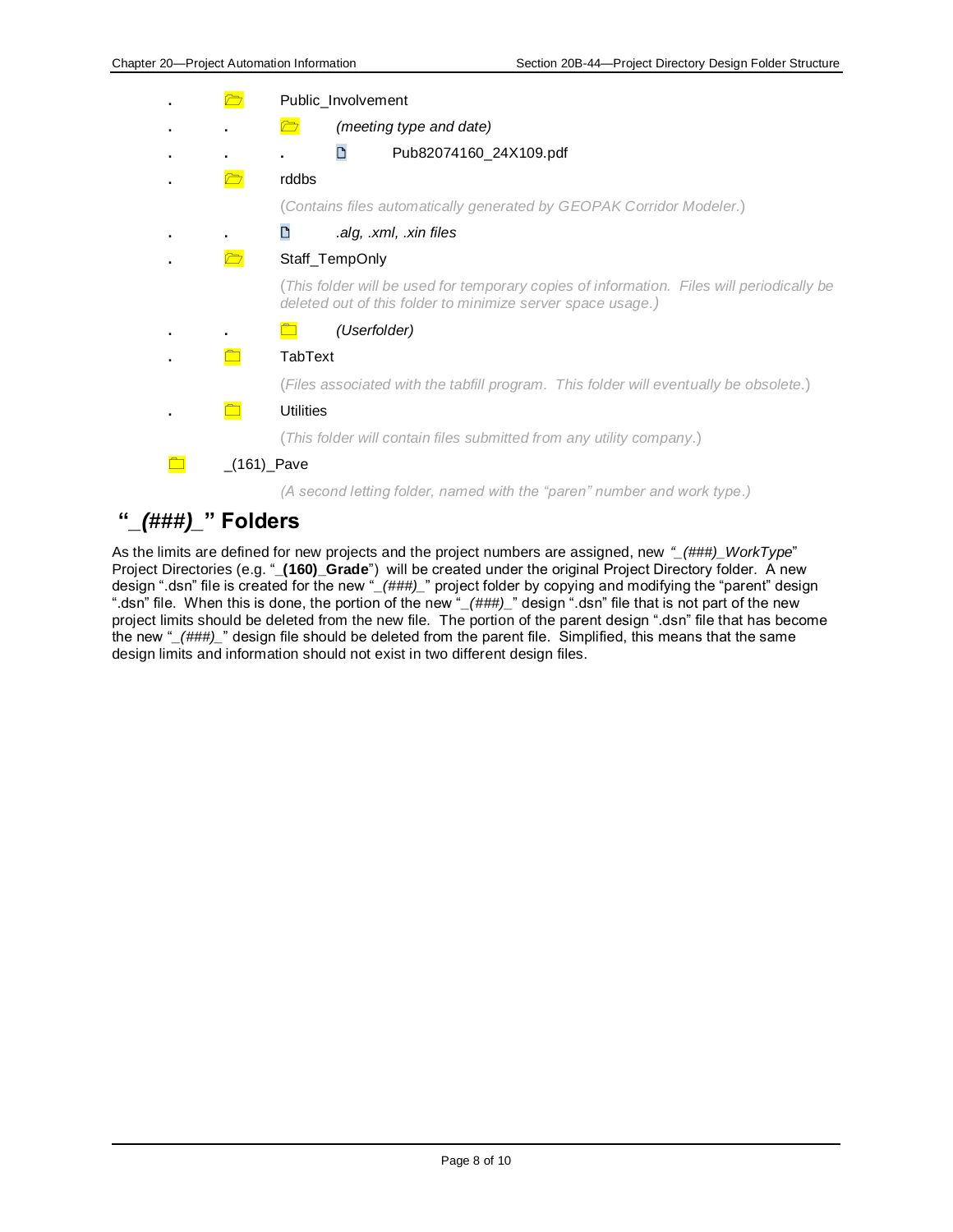# **OpenRoads CADD Files Organization**

OpenRoads projects will have many additional MicroStation files because of the nature of the OpenRoads workflow. For this reason, OpenRoads projects will have an additional **CADD\_Files** subfolder. Refer to Section [20D-101](20D-101.pdf) for a description of OpenRoads files. Below is an example of how OpenRoads MicroStation files should be organized within the Design CADD\_Files subfolder. This folder is only to be used in OpenRoads projects.

| D      |                         | PO_CCRRRPPPGGG.dgn                                                                                                                                                                                                                     |
|--------|-------------------------|----------------------------------------------------------------------------------------------------------------------------------------------------------------------------------------------------------------------------------------|
|        |                         | (This file is the project overview file for the project, directly under the Design folder or Paren folder.)                                                                                                                            |
| $\Box$ | CADD_Files              |                                                                                                                                                                                                                                        |
|        | D                       | PLN_CCRRRPPPGGG.dgn                                                                                                                                                                                                                    |
|        |                         | (This is the plan drafting file for the entire project.)                                                                                                                                                                               |
|        | $\Box$                  | SHD_CCRRRPPPGGG.dgn                                                                                                                                                                                                                    |
|        |                         | (This file will contain shading elements for the project.)                                                                                                                                                                             |
|        | $\overline{\mathbb{C}}$ | Corridor_Files                                                                                                                                                                                                                         |
|        |                         | D<br>COR_Alignment_CCRRRPPPGGG.dgn                                                                                                                                                                                                     |
|        |                         | (Corridor file for the specified alignment.)                                                                                                                                                                                           |
|        | $\Box$                  | Cross_Sections                                                                                                                                                                                                                         |
|        |                         | ै<br>XS_Alignment_CCRRRPPPGGG.dgn                                                                                                                                                                                                      |
|        |                         | (Cross Section file for the specified alignment.)                                                                                                                                                                                      |
|        | $\overline{\mathbb{C}}$ | Drainage                                                                                                                                                                                                                               |
|        |                         | D<br>DRN_CCRRRPPPGGG.dgn                                                                                                                                                                                                               |
|        |                         | (Drainage file for the project.)                                                                                                                                                                                                       |
|        | $\Box$                  | Geometry                                                                                                                                                                                                                               |
|        |                         | D<br>GEO_Alignment_CCRRRPPPGGG.dgn                                                                                                                                                                                                     |
|        |                         | (Geometry file for the specified alignment.)                                                                                                                                                                                           |
|        |                         | <b>GPK</b><br>$\Box$                                                                                                                                                                                                                   |
|        |                         | (This folder is to contain the working GPK file used for various Geopak tools. This<br>GPK file should not to be used by other offices. Geometric information should be<br>gathered from the OpenRoads geometry within the GEO files.) |
|        | $\overline{\mathbb{C}}$ | Public_Involvement                                                                                                                                                                                                                     |
|        |                         | $\Box$<br>PUB_CCRRRPPPGGG.dgn                                                                                                                                                                                                          |
|        |                         | (This is the public involvement file for the project.)                                                                                                                                                                                 |
|        |                         | Sheet_files                                                                                                                                                                                                                            |
|        |                         | (This folder will contain all MicroStation Sheet files, both created by CopySeed and by<br>Geopak.)                                                                                                                                    |
|        |                         | $\overline{\mathcal{C}}$<br>Motif                                                                                                                                                                                                      |
|        |                         | (This folder will contain the Motif files used for Geopak Plan & Profile sheeting tools.)                                                                                                                                              |
|        |                         | Staging                                                                                                                                                                                                                                |
|        |                         | D<br>STG_Stage_CCRRRPPPGGG.dgn                                                                                                                                                                                                         |
|        |                         | (Staging file for specified stage.)                                                                                                                                                                                                    |
|        |                         |                                                                                                                                                                                                                                        |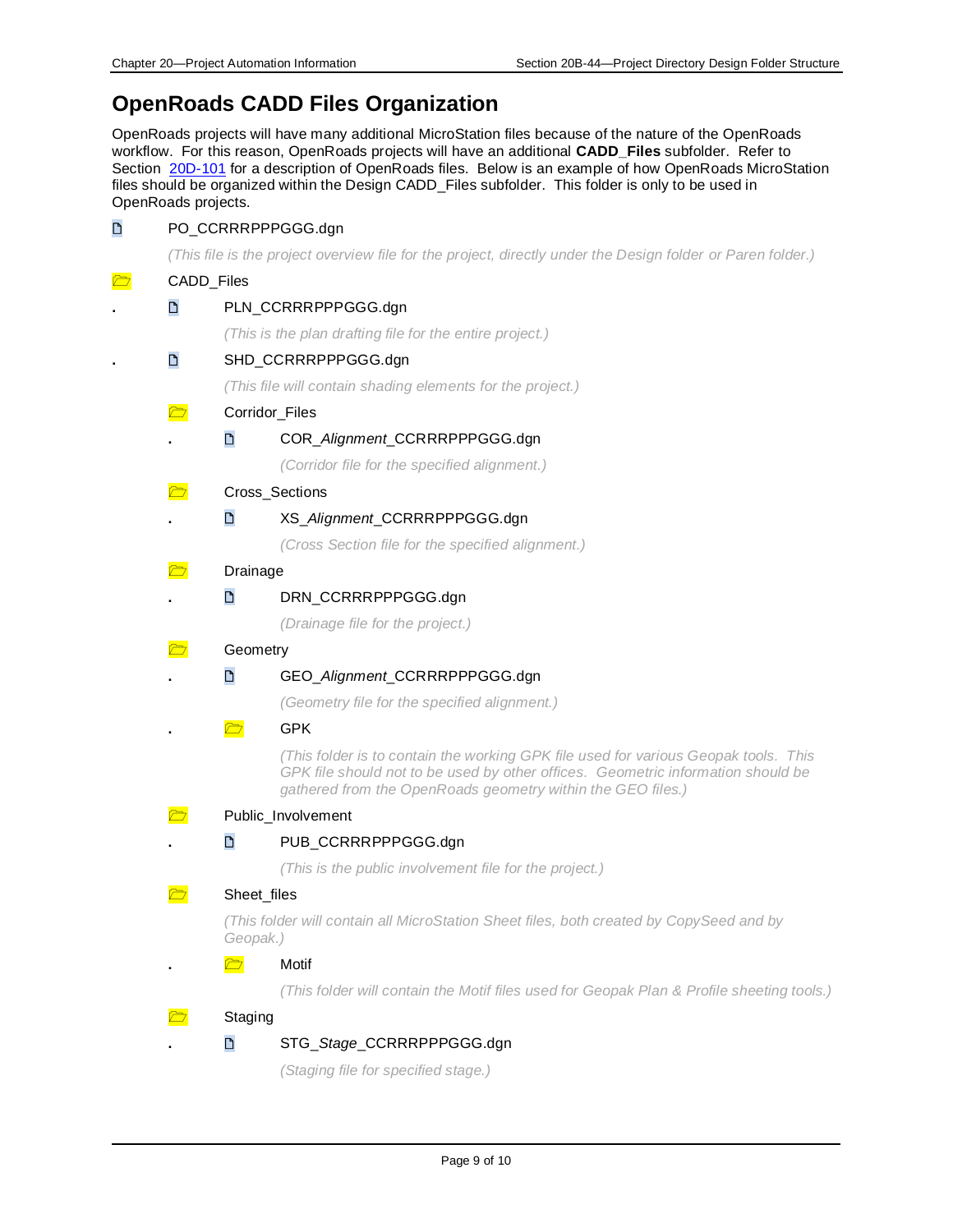Superelevation **.** SUP\_*Alignment*\_CCRRRPPPGGG.dgn *(Superelevation file for the specified alignment.)* **n**<br>Terrains **.** TRN\_*Alignment*\_CCRRRPPPGGG.dgn *(Terrain file for the specified alignment.)* Text\_Files

# **.** TXT\_*Alignment\_Scale*\_CCRRRPPPGGG.dgn

*(Text file for the specified alignment.)*